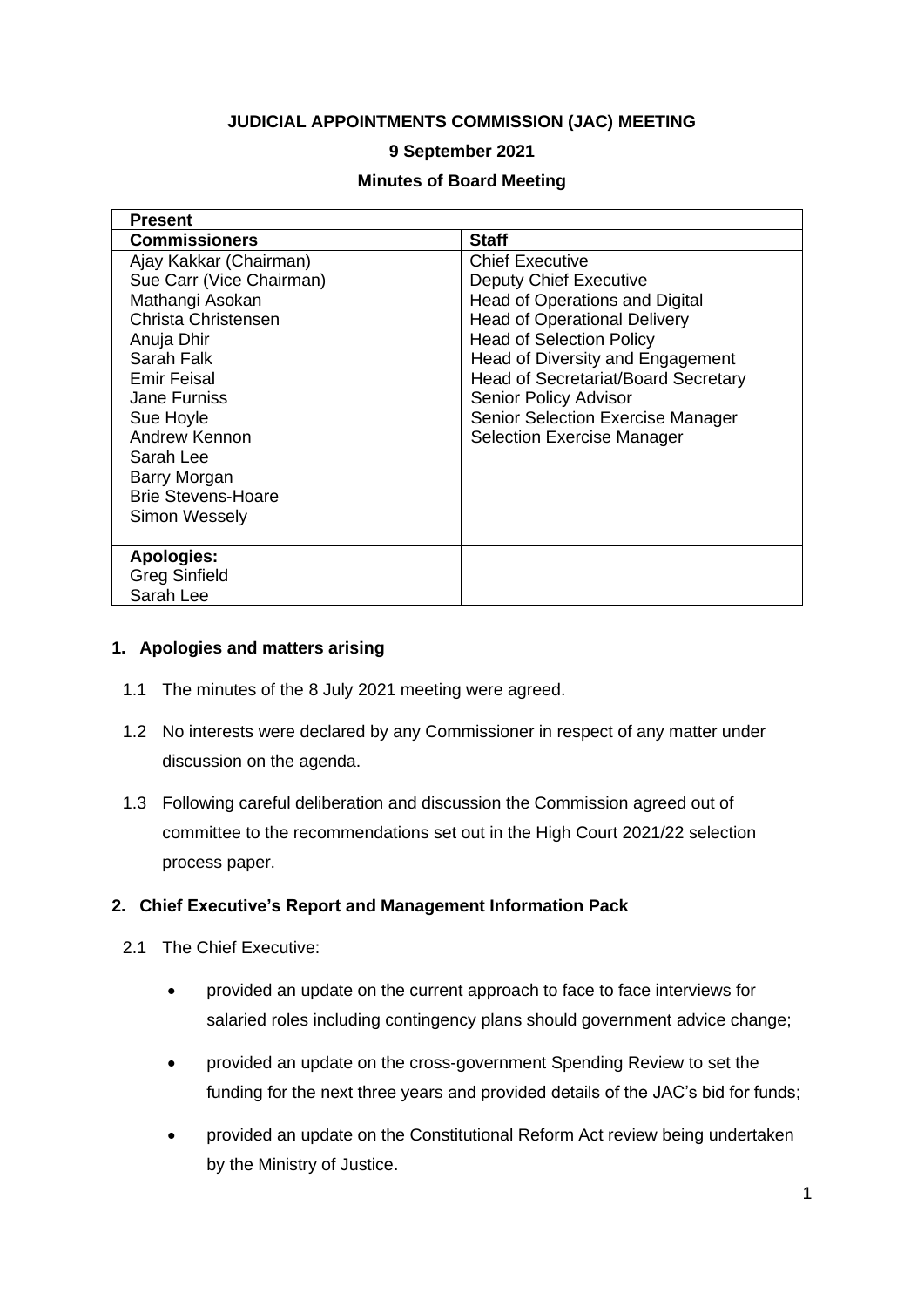- reported on the agreed two-year programme with HMCTS and the work conducted to date; and
- provided an update on the JAC's financial position.

## **3. Report back from Committees and Working Groups**

3.1 The Chairman asked Commissioners to report back on recent meetings of committees and working groups.

## **Audit and Risk Committee**

- 3.2 Jane Furniss (JF) provided an update to the Board on the Audit and Risk Committee (ARC) meeting which took place on 22 July and was the last ARC meeting of the financial year.
- 3.3 The Committee reviewed the corporate risk register, there were no changes to the risk ratings since the last quarter.
- 3.4 A new independent member has joined ARC.
- 3.5 The National Audit Office advised ARC that the Comptroller and Auditor General has taken the decision to contract out the audit of the Judicial Appointments Commission from the 2021-22 financial year. Following a tendering exercise, a contract has been agreed for Deloitte to deliver the audit. The arrangement is for a minimum of three years with the option to extend by a further two.
- 3.6 The Committee reviewed the deep dive paper on the risks to confidence in the selection process. The Committee was content with the actions taken by the JAC to manage the risk but agreed to revisit this risk once the work to review statutory consultation is complete.
- 3.7 Internal Audit: The Government Internal Audit Agency updated the Committee on its work during Q1. This included the completion of the audit on Complaints Handling, which received the highest possible assurance rating of Substantial.
- 3.8 External Audit: The NAO have indicated that they do not intend to produce a Management Letter this year as they do not have any concerns to raise following their audit.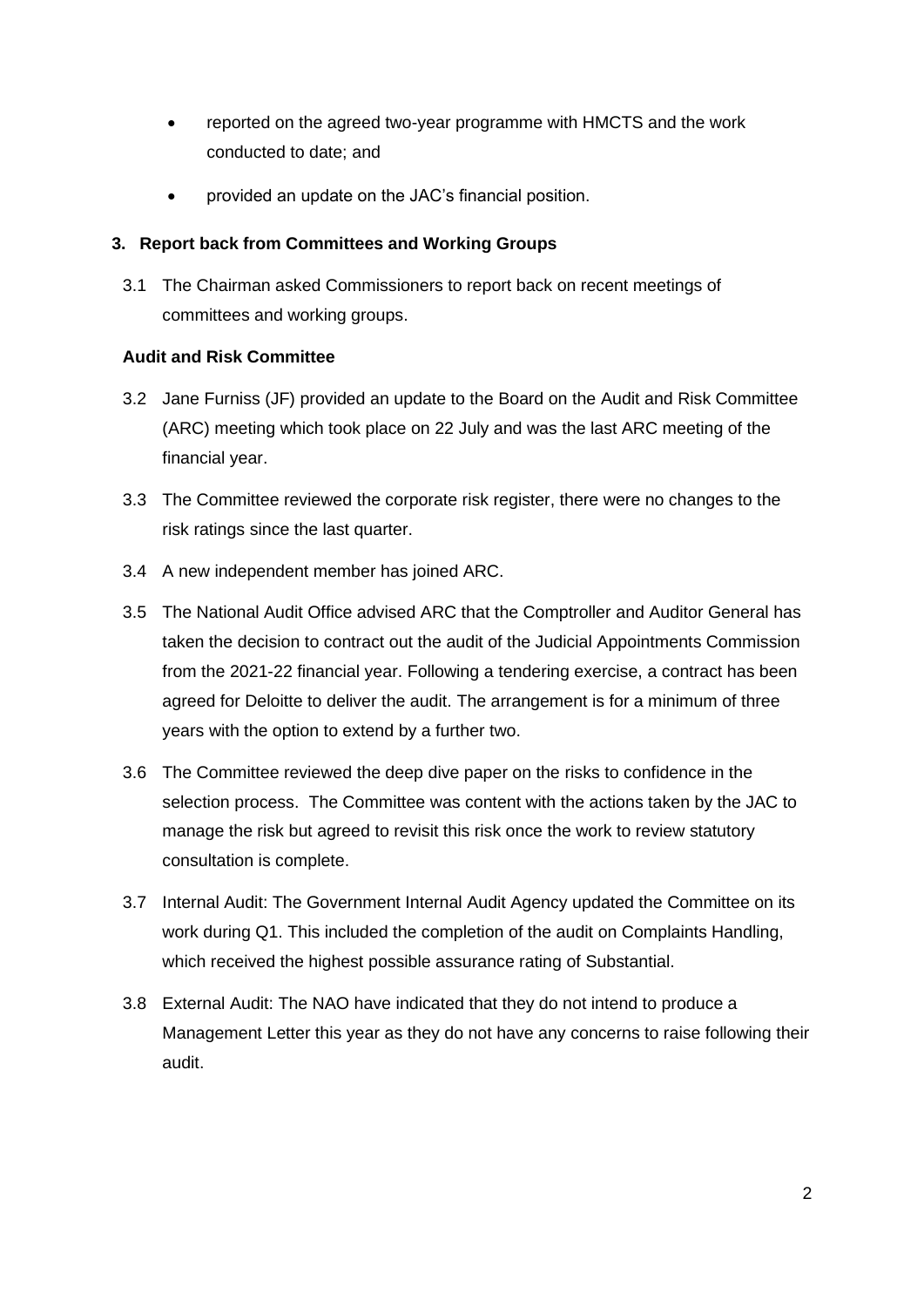## **Advisory Group**

3.9 JF provided an update to the Board on the Advisory Group (AG)

3.10 The AG considered the following:

- online scenario test for Deputy District Judge;
- the situational judgement test and the critical analysis test for Fee-paid Judge of the First-tier Tribunal and Fee-paid Judge of the Employment Tribunal;
- the strategic leadership question and situational questions for Regional Judge (Social Entitlement Chamber); and
- the strategic leadership question for Senior Circuit Judge, Resident Judge (Cardiff).
- 3.11 The AG also agreed to invite drafting judges on an ongoing basis to meetings.

## **4. Chairman's Report**

- 4.1 The Chairman briefed the Board on the end of his term of appointment in October 2022 and the process to appoint his successor.
- 4.2 The Chairman briefed the Board on the publication of the 2021 Combined Statistical Report published on 15 July.
- 4.3 Sue Carr and Sarah Lee attended a Solicitor judges in the Commercial Court roundtable on 26 July.
- 4.4 Emir Feisal attended a Judicial Office outreach event for the recruitment competition for Medical Members First-tier Tribunal on 28 July.

## **5. Selection Process for District Judge 2021-22**

- 5.1 The Senior Selection Exercise Manager presented the selection process for the forthcoming District Judge exercise.
- 5.2 Following discussion, the Commission endorsed the proposed selection process and timeline for this exercise.

## **6. Selection Process for Employment Judge (England and Wales)**

6.1 The Selection Exercise Manager presented the selection process for the forthcoming Employment Judge (England and Wales) exercise.